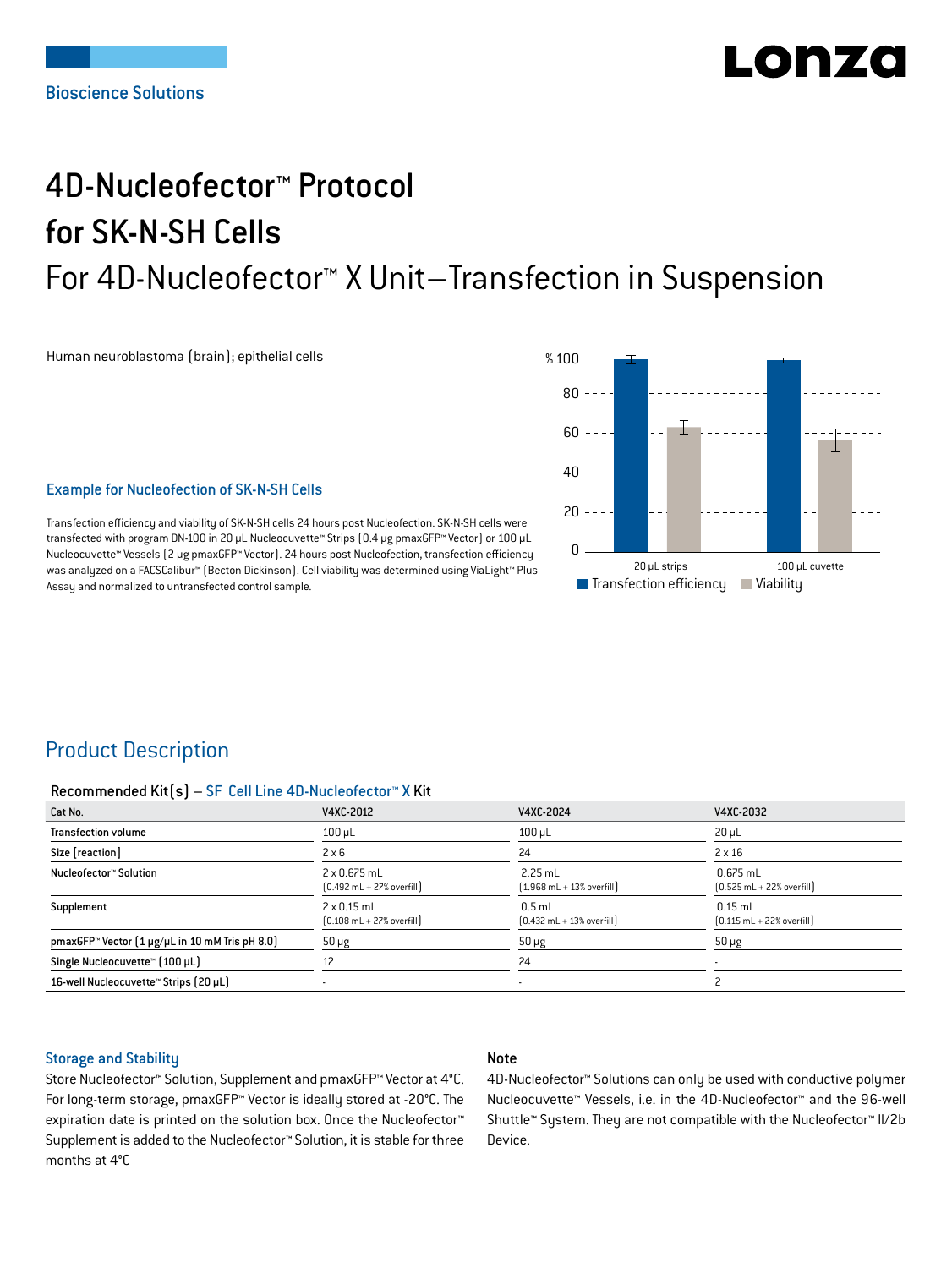## Required Material

## Note

Please make sure that the supplement is added to the Nucleofector<sup>™</sup> Solution prior to use. For preparing aliquots, mix Nucleofector™ Solution and Supplement in a ratio of 4.5 : 1 (see Table 1).

- 4D-Nucleofector™ System (4D-Nucleofector™ Core and X Unit)
- Supplemented 4D-Nucleofector™ Solution at room temperature
- Supplied 100 µL single Nucleocuvette™ or 20 µL 16-well Nucleocuvette™ Strips
- Compatible tips for 20 µL Nucleocuvette™ Strips: epT.I.P.S. [US/ CDN: Eppendorf North America, Cat. No. 2491.431, Rest of World: Eppendorf AG, Cat. No. 0030073.266], Matrix TallTips™ [Matrix Technologies Corp., Cat. No. 7281] or LTS Tips [Rainin Instrument, LLC, Cat. No. SR-L10F, SR/SS-L250S, SR/SS-L300S]. Before using other types of pipette tips, please ensure they reach the bottom of the Nucleocuvette™ wells without getting stuck
- Supplied pmaxGFP™ Vector, stock solution 1 μg/μL

## Note

When using pmaxGFP™ Vector as positive control, dilute the stock solution to an appropriate working concentration that allows pipetting of the recommended amounts per sample (see Table 3). Make sure that the volume of substrate solution added to each sample does not exceed 10% of the total reaction volume (2 μL for 20 μL reactions; 10 μL for 100 μL reactions).

- Substrate of interest, highly purified, preferably by using endotoxin-free kits; A260:A280 ratio should be at least 1.8
- Cell culture plates of your choice
- For detaching cells: 0.5 mg/mL Trypsin and 0.2 mg/mL EDTA in PBS and supplemented culture media or PBS/0.5% BSA
- Culture medium: Minimum Essential Medium (Eagle) with Earle's BSS with non-essential amino acids and sodium pyruvate [Lonza; Cat. No. 12-662F] supplemented with 10% fetal calf serum (FCS), 2 mM UltraGlutamine 1 [Lonza; Cat. No. BE17-605E/U1], 1mM Na-Pyruvate [Lonza; Cat. No. BE13-115E], 0.1mM NEAA [Lonza; Cat. No. BE13-114E]
- Prewarm appropriate volume of culture medium to 37°C (see Table 2)
- Appropriate number of cells/sample (see Table 3)

## 1. Pre Nucleofection

## Cell culture recommendations

- 1.1 Passage cells every 2-3 days. A subcultivation ratio of 1:2 to 1:3 is recommended. Use low spin centrifugation (90xg).
- 1.2 Cells should not be used for Nucleofection™ after passage number 30
- 1.3 Optimal confluency for Nucleofection: 80 90 %. Higher cell densities may cause lower Nucleofection Efficiencies

## **Trupsinization**

- 1.4 Remove media from the cultured cells and wash cells once with an appropriate volume of PBS
- 1.5 For harvesting, incubate the cells ~5 minutes at 37°C with an appropriate volume of indicated trypsinization reagent (please see required material)
- 1.6 Neutralize trypsinization reaction with supplemented culture medium or PBS/0.5% BSA once the majority of the cells (>90%) have been detached

## 2. Nucleofection

For Nucleofection sample contents and recommended Nucleofector™ Program, please refer to Table 3.

- 2.1 Please make sure that the entire supplement is added to the Nucleofector™ Solution
- 2.2 Start 4D-Nucleofector™ System and create or upload experimental parameter file (for details see device manual)
- 2.3 Select/Check for the appropriate Nucleofector™ Program (see Table 3)
- 2.4 Prepare cell culture plates by filling appropriate number of wells with desired volume of recommended culture media (see Table 4) and pre-incubate/equilibrate plates in a humidified 37°C/5% CO<sub>2</sub> incubator
- 2.5 Pre-warm an aliquot of culture medium to 37°C (see Table 4)
- 2.6 Prepare plasmid DNA or pmaxGFP™ Vector or siRNA (see Table 3)
- 2.7 Harvest the cells by trypsinization (please see  $1.4 1.6$ )
- 2.8 Count an aliquot of the cells and determine cell density
- 2.9 Centrifuge the required number of cells (see Table 3) at 90xg for 10 minutes at room temperature. Remove supernatant completely
- 2.10 Resuspend the cell pellet carefully in room temperature 4D-Nucleofector™ Solution (see Table 3)
- 2.11 Prepare mastermixes by dividing cell suspension according to number of substrates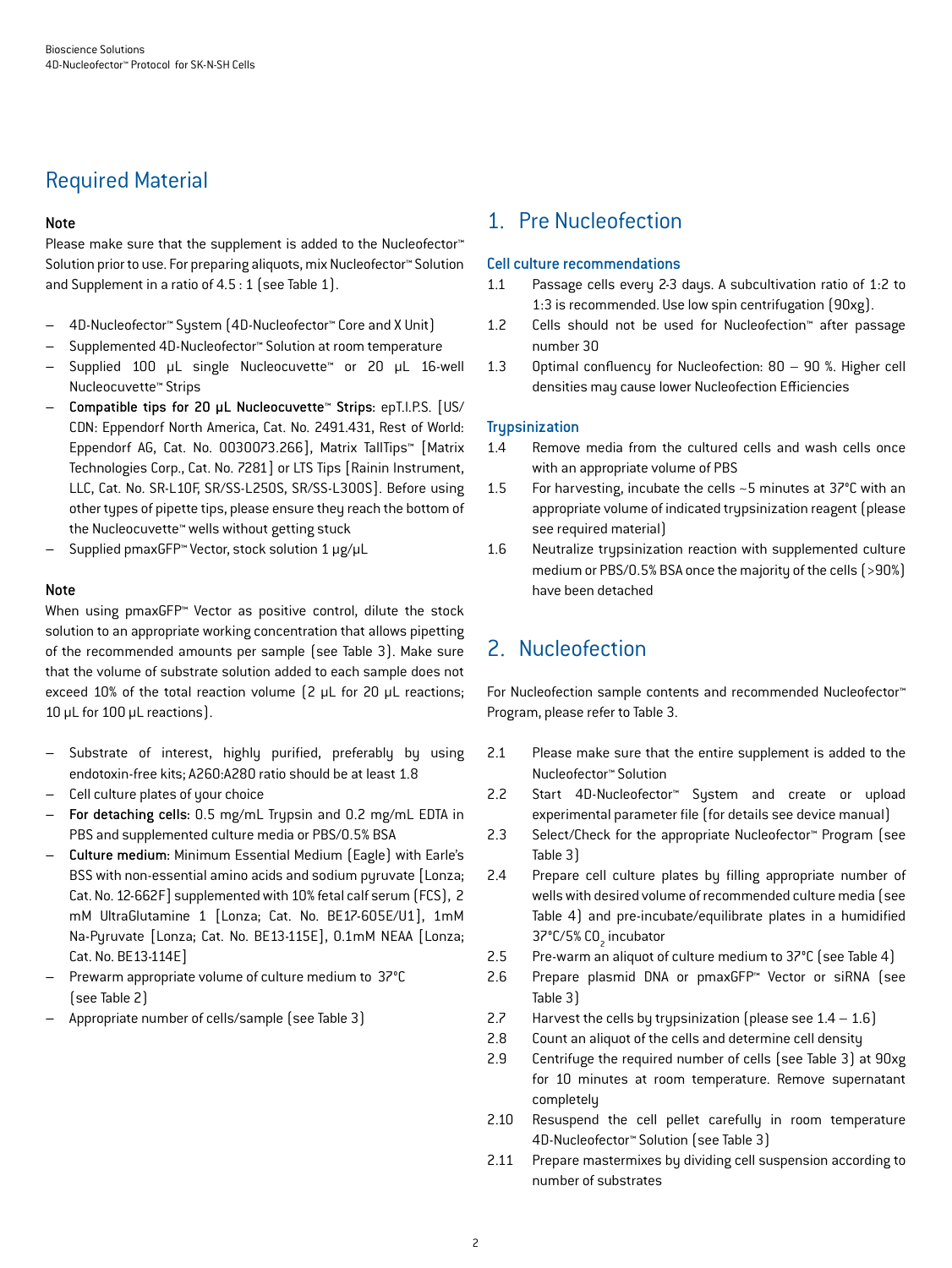- 2.12 Add required amount of substrates to each aliquot (max. 10% of final sample volume)
- 2.13 Transfer mastermixes into the Nucleocuvette™ Vessels

#### Note

As leaving cells in Nucleofector™ Solution for extended periods of time may lead to reduced transfection efficiency and viability it is important to work as quickly as possible. Avoid air bubbles while pipetting

- 2.14 Gently tap the Nucleocuvette™ Vessels to make sure the sample covers the bottom of the cuvette
- 2.15 Place Nucleocuvette™ Vessel with closed lid into the retainer of the 4D-Nucleofector™ X Unit. Check for proper orientation of the Nucleocuvette™ Vessel
- 2.16 Start Nucleofection Process by pressing the "Start" on the display of the 4D-Nucleofector™ Core Unit (for details, please refer to the device manual)
- 2.17 After run completion, carefully remove the Nucleocuvette™ Vessel from the retainer
- 2.18 Resuspend cells with pre-warmed medium (for recommended volumes see Table 2). Mix cells by gently pipetting up and down two to three times. When working with the 100 µL Nucleocuvette™ use the supplied pipettes and avoid repeated

#### Table 1: Volumes required for a single reaction

aspiration of the sample

2.19 Plate desired amount of cells in culture system of your choice (for recommended volumes see Table 2).

## 3. Post Nucleofection

3.1 Incubate the cells in humidified  $37^{\circ}$ C/5% CO<sub>2</sub> incubator until analysis. Gene expression or down regulation, respectively, is often detectable after only  $4 - 8$  hours

|                                  | 100 µL Single Nucleocuvette™ | 20 µL Nucleocuvette™ Strip |
|----------------------------------|------------------------------|----------------------------|
| Volume of Nucleofector™ Solution | 82 ul                        | 16.4 uL                    |
| <b>Volume of Supplement</b>      | 18 uL                        | 3.6 uL                     |

#### Table 2: Required amounts of cells and media for Nucleofection

|                                               |                                    | 100 µL Single Nucleocuvette™            | 20 µL Nucleocuvette™ Strip |
|-----------------------------------------------|------------------------------------|-----------------------------------------|----------------------------|
| Culture plate format                          |                                    | 6-well plate                            | 96-well plate              |
| Culture medium                                | Pre-filled in plate                | $1000$ µL                               | $150$ µL                   |
|                                               | Added to sample post Nucleofection | 400 µL                                  | $80 \mu L$                 |
| Volume of sample transferred to culture plate |                                    | complete sample (use supplied pipettes) | $50$ uL                    |
| Final culture volume                          |                                    | 1500 µL                                 | $200 \mu L$                |

#### Table 3: Contents of one Nucleofection sample and recommended program

|                                |                                         | 100 µL Single Nucleocuvette™                                                         | 20 µL Nucleocuvette™ Strip                                                             |
|--------------------------------|-----------------------------------------|--------------------------------------------------------------------------------------|----------------------------------------------------------------------------------------|
| Cells                          |                                         | $1 \times 10^6$<br>[Lower or higher cell numbers may influence transfection results] | $2 \times 10^{5}$<br>[Lower or higher cell numbers may influence transfection results] |
| Substrate*                     | pmaxGFP™ Vector                         | $2 \mu g$                                                                            | $0.4 \mu g$                                                                            |
| or                             | plasmid DNA (in H <sub>3</sub> O or TE) | $1 - 5 \mu g$                                                                        | $0.2 - 1 \,\mu g$                                                                      |
| or                             | siRNA                                   | 30-300 nM siRNA (3-30 pmol/sample                                                    | 30-300 nM siRNA (0.6-6 pmol/sample)                                                    |
| SF 4D-Nucleofector™ X Solution |                                         | $100$ $\mu$ L                                                                        | $20 \mu L$                                                                             |
| Program                        |                                         | DN-100                                                                               | DN-100                                                                                 |

\* Volume of substrate should comprise maximum 10% of total reaction volume